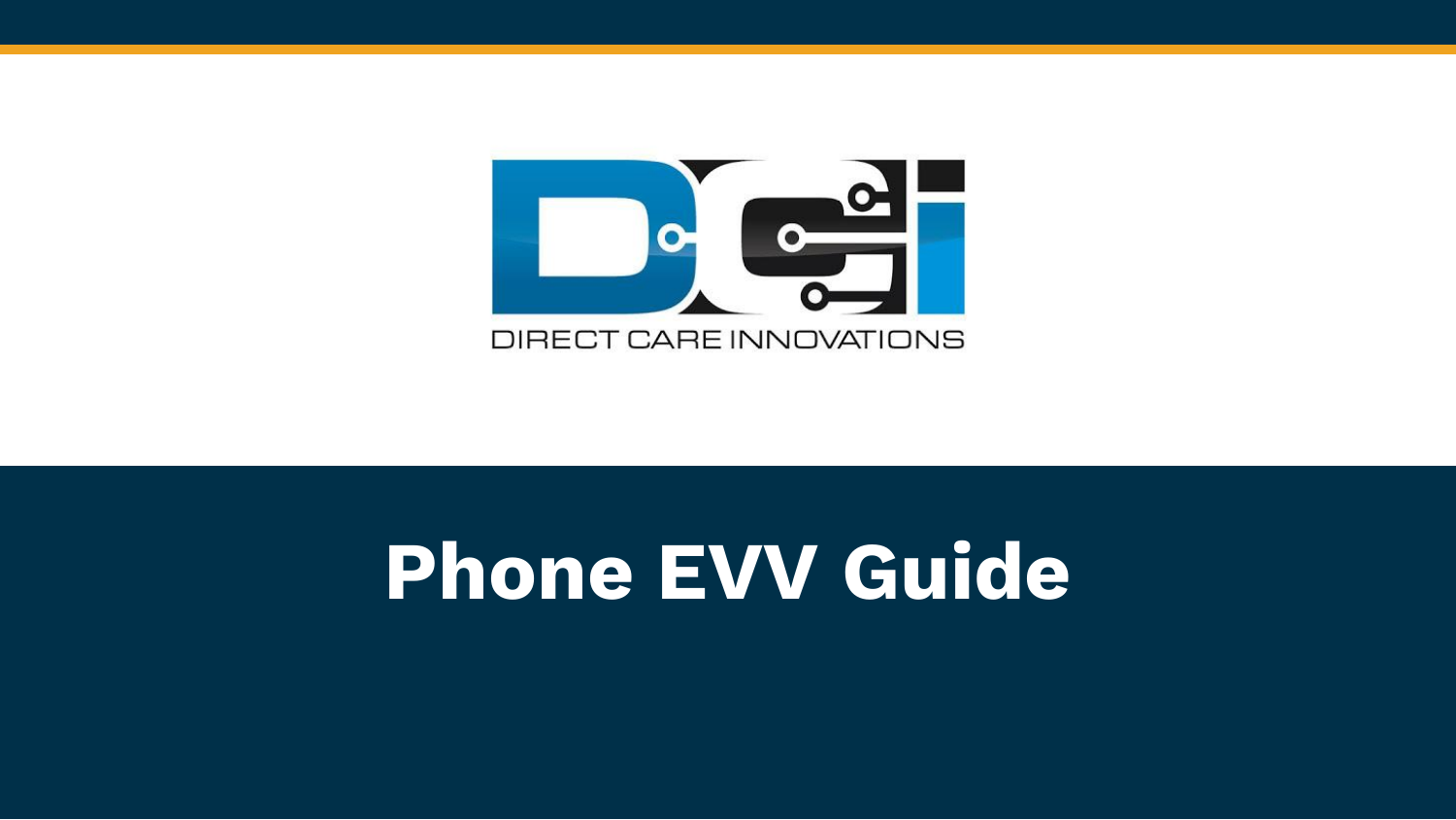## **Why DCI & Phone EVV?**

- **DCI is an online platform to help manage Employee Time**
	- Better tools for both Employers & Employees
	- Faster and easier time entry & payroll processing
- **DCI will also helps keep you compliant with the 21st Century Cures Act**
	- As long as DCI is used properly to enter time with EVV.
- **Phone EVV is a time entry option that is EVV Compliant**
	- Should only be used by those with limited access to smartphone or computer
- **Real-Time = Clock In/Out at Start/End of Shift (Preferred)**
	- Historical = Entering a full shift after that fact
		- Used only for missed punches and corrections



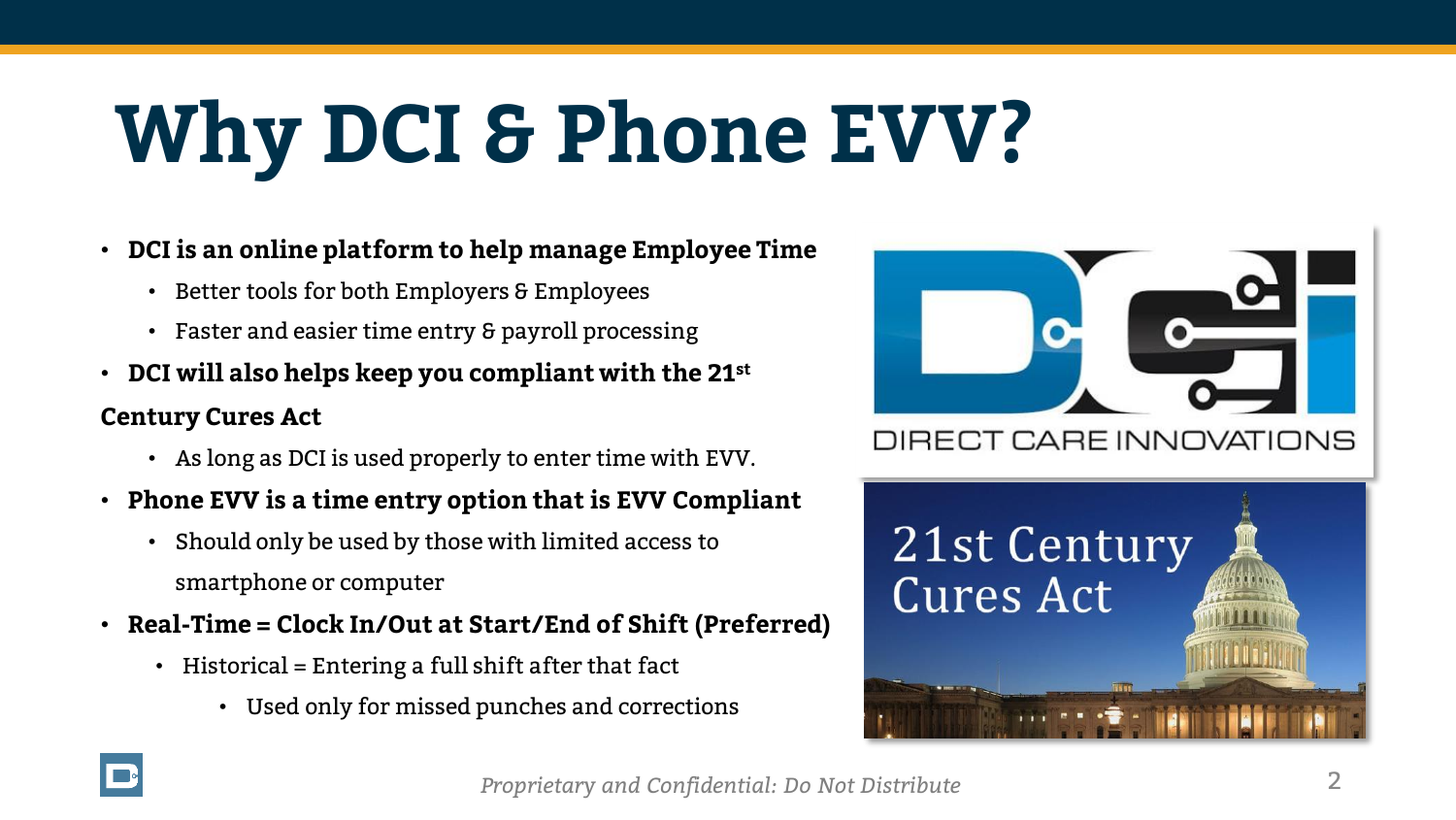## **Phone EVV Setup**

- **Confirm Client phone number on file w/ your FMS**
	- This is the number all Employees must call from
- **Client Phone number must be a landline or VOIP**
	- Landline & VOIP meets all EVV Requirements
- **Employees need the last 4 of their SSN & PIN**
	- [How to Change Employee PIN](#page-10-0)
- **Employees may also need Month/Day of birthday**
	- MMDD format. (Example July 14th =  $0714$ )
- **Employees need Client Name & Service Code**
	- This is the Service Code for that shift
- **Client PIN is needed for Historical time entry**



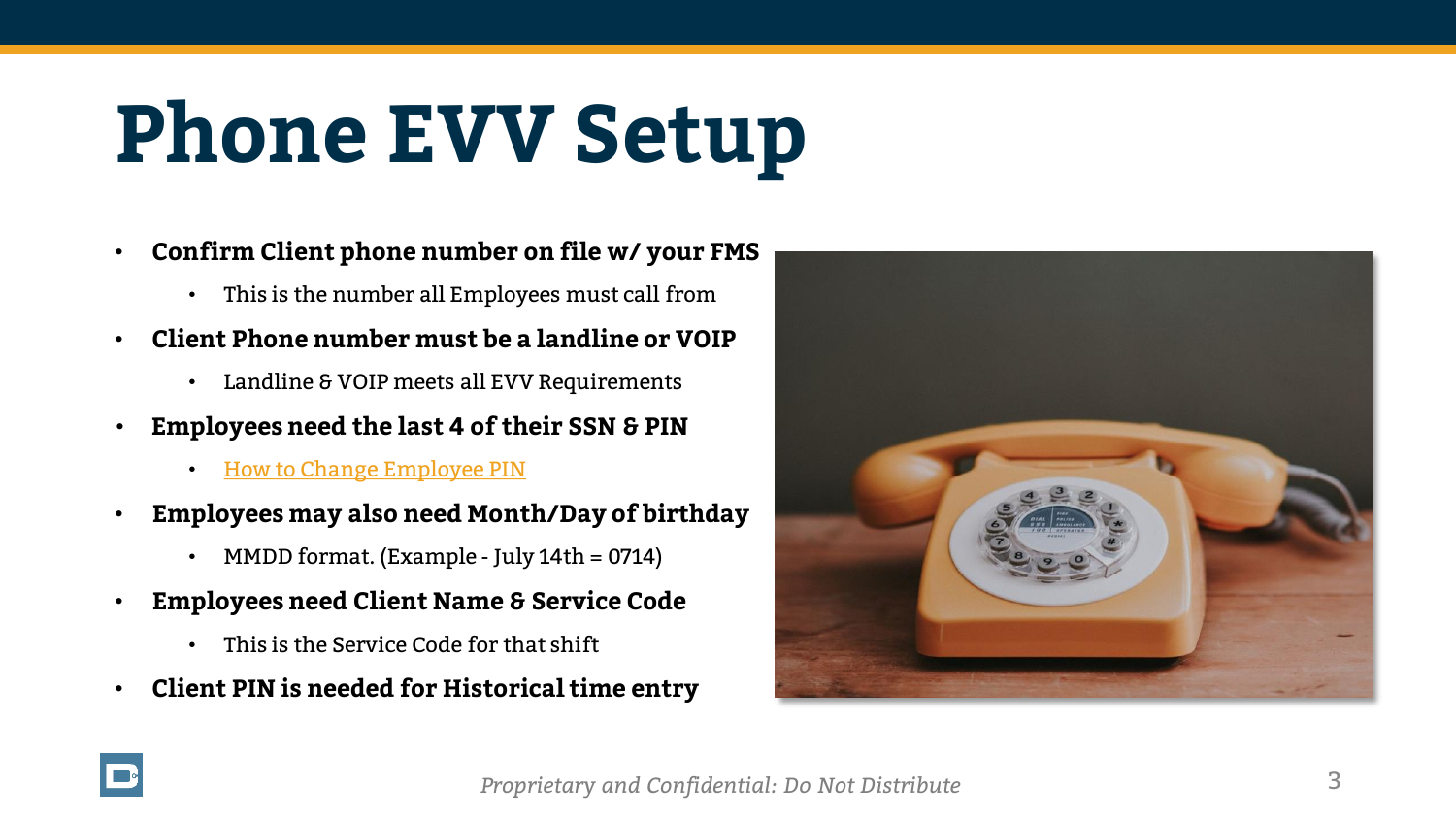## <span id="page-3-0"></span>**Employee Sign-In**

**This is the Sign-In process for all Phone EVV Entries:**

- 1. Employee calls (844) 608-0047 to start their shift
- 2. Enter last 4 of Employee SSN
- 3. Enter Employee PIN
- 4. Enter Employee Month/Day of Birth

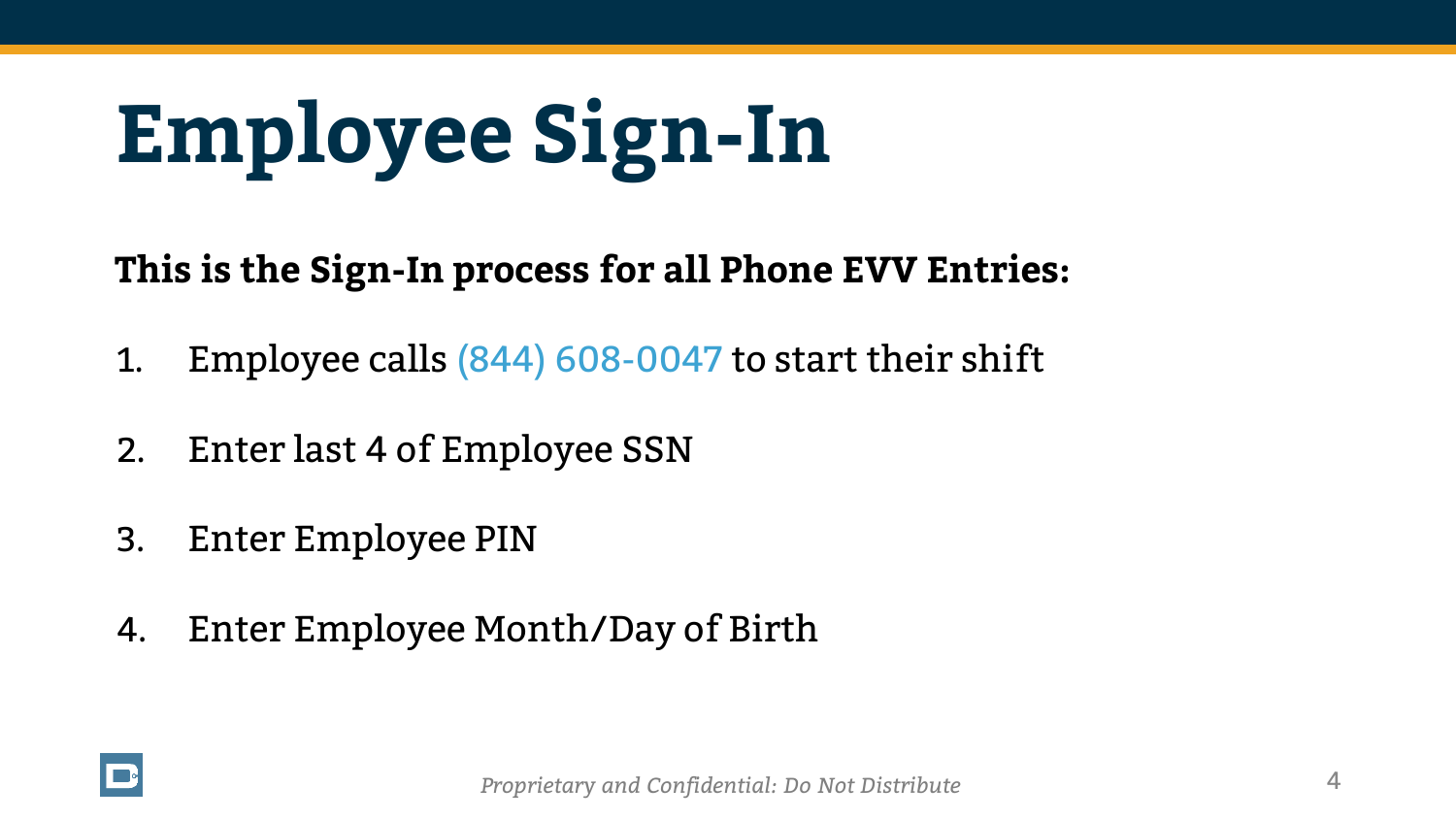## **Real-Time Entry: Clock In**

**Use these steps to clock in at the beginning of shift:**

- 1. Press #1 for Hourly
- 2. Confirm Client Name with prompt given
- 3. Press #1 for Real-Time entry
- 4. Select Service Code with the prompts given
- 5. Continue without or Select EVV Location
- 6. Press #1 to confirm and save punch
- 7. Recording will read back punch details and disconnect

#### **Congratulations!** You are now on the clock.

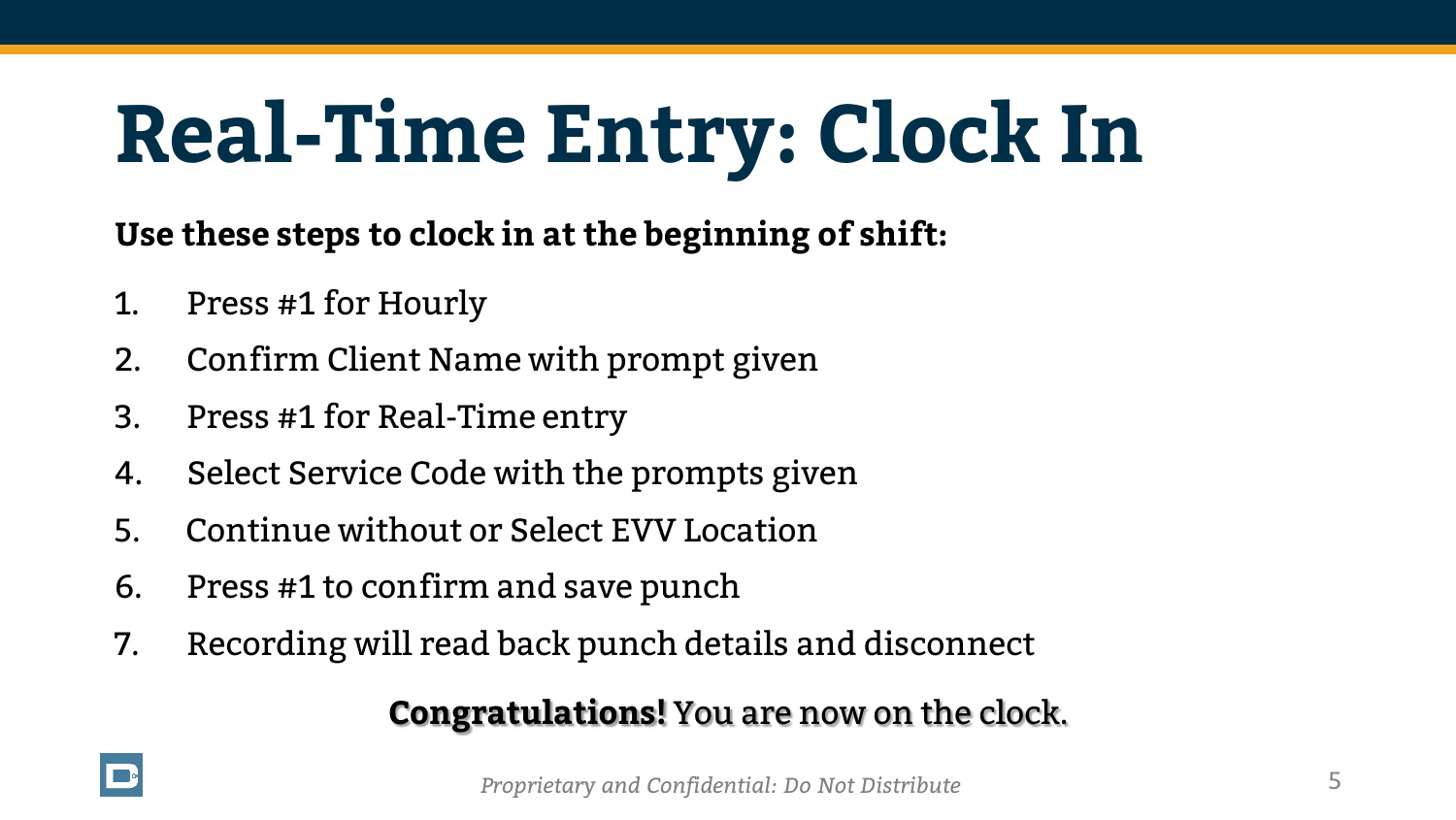## **Real-Time Entry: Clock Out**

**Use these steps to clock out at the end of the shift:**

- 1. Follow instructions for [Employee Sign-In](#page-3-0)
- 2. Recording will announce that there is an open punch
- 3. Confirm if you want to Close punch
- 4. Continue without or Select EVV Location
- 5. Punch will be closed Employee is Clocked Out
	- Press #2 to disconnect or Press #1 to open new punch

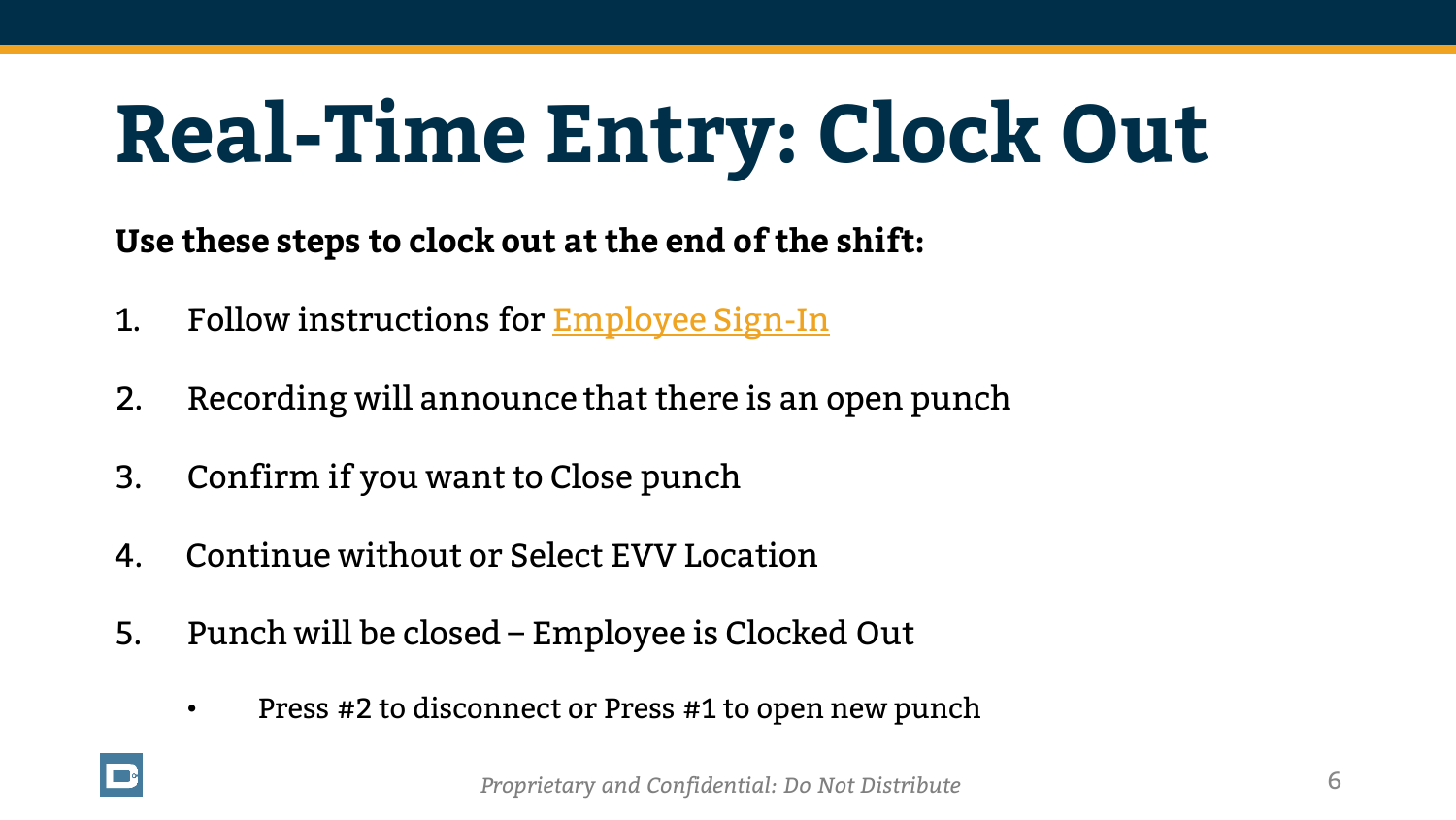### **Historical Entries (1/3)**

**Historical Entries are used for a missed punch or punch correction.** 

**Client or Employer must be present at the end of this process***.*

- 1. Follow instructions for **[Employee Sign-In](#page-3-0)**
- 2. Press #1 for Hourly
- 3. Confirm Client Name with prompt given
- 4. Select #2 for Historical Punch
- 5. Select Service Code with the prompts given

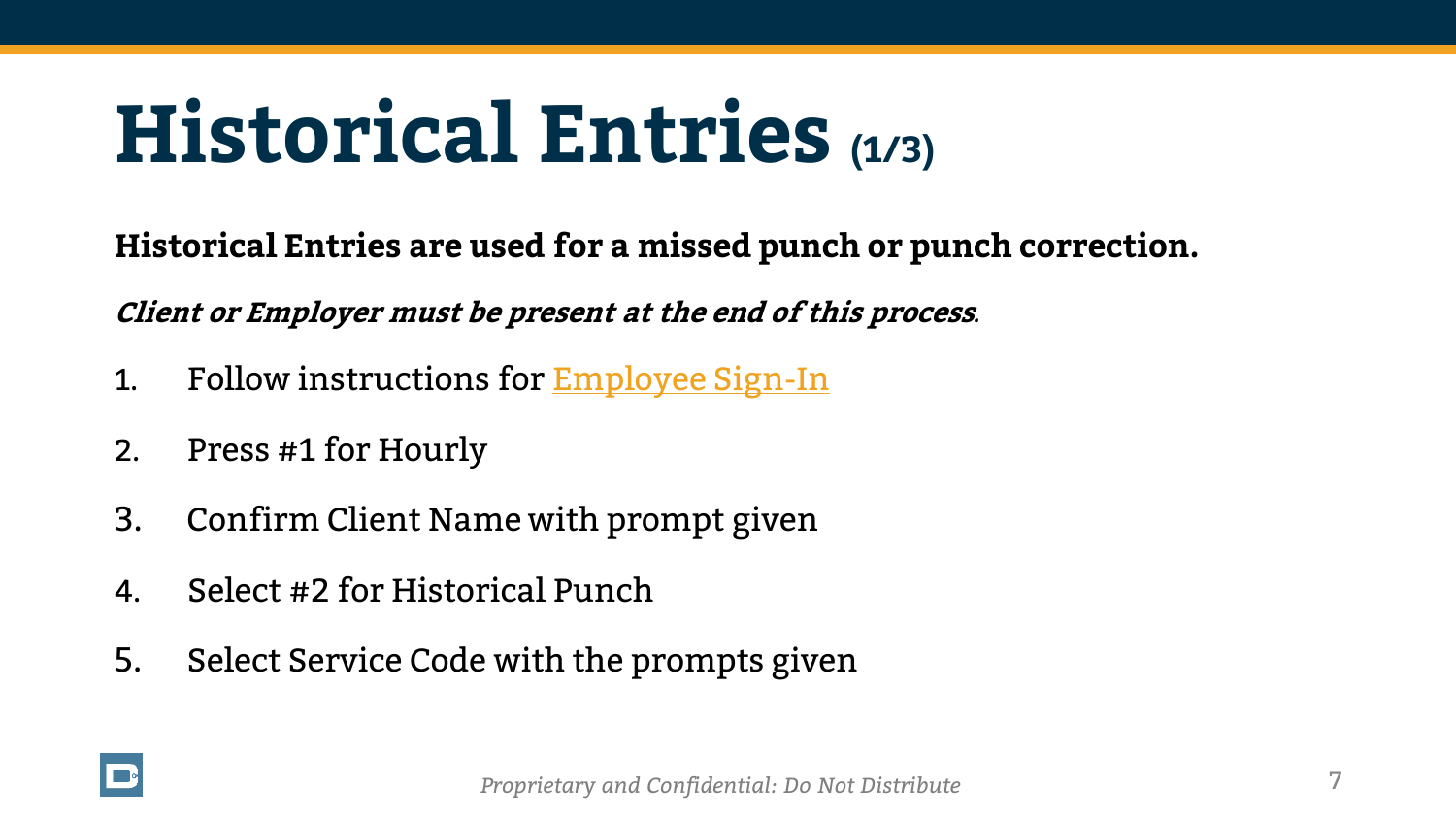## **Historical Entries (2/3)**

#### **Enter Date & Time in proper format**

- 1. Enter Date of Service in MMDDYYYY format
	- Ex: August 1, 2019 = 08012019
- 2. Enter Clock-In time in HH:MM
	- Ex:  $8:30 = 0830$
- 3. Select AM (#1) or PM (#2)
- 4. Enter Clock-Out time in HH:MM
- 5. Select AM (#1) or PM (#2)

 $\Box$ 

- 6. Continue without or Select EVV Location x2 (Clock In & Out)
- 7. Recording will read back Punch Details Press #1 to Confirm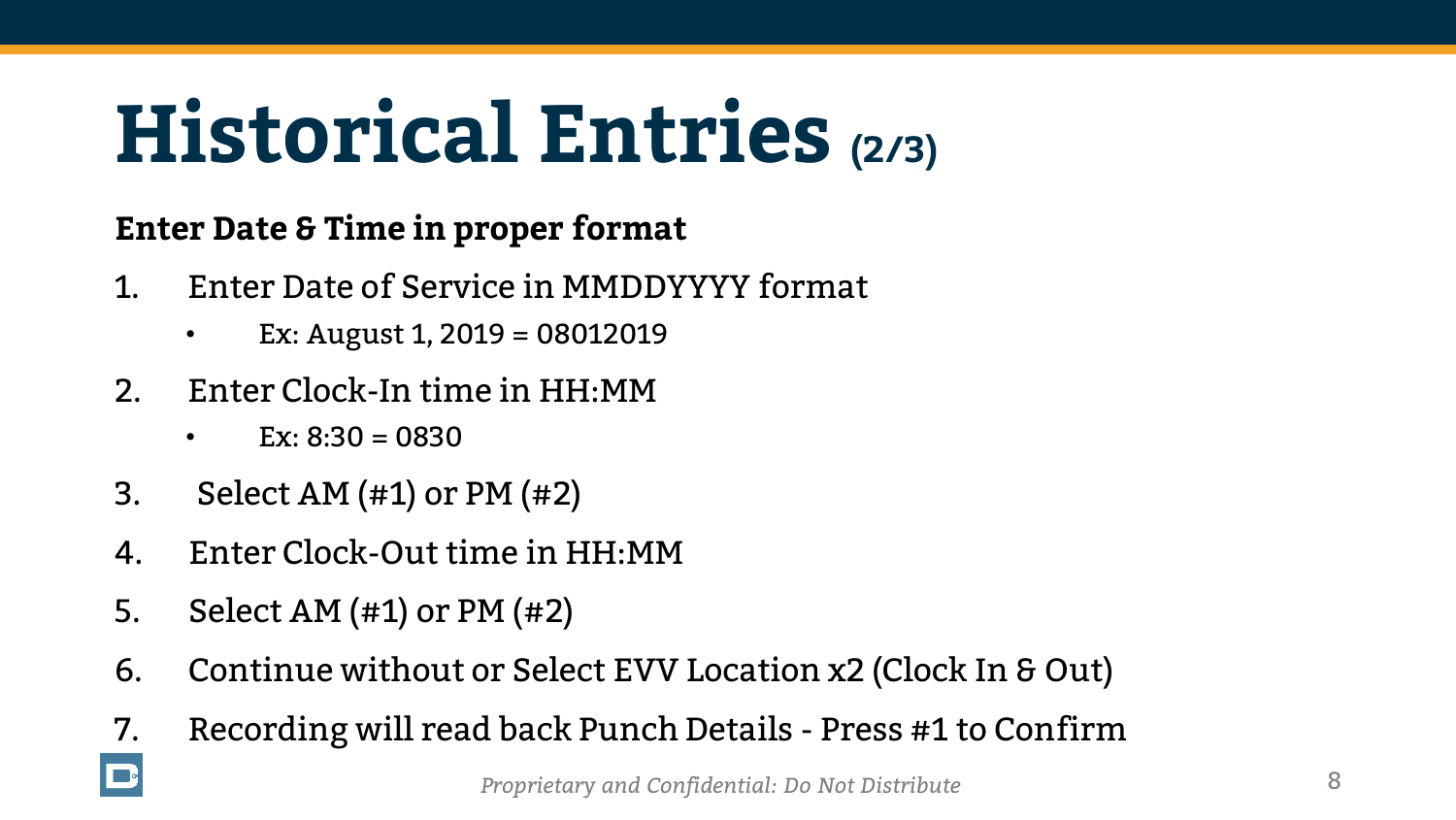### **Historical Entries (3/3)**

#### **Client or Employer must be present for this step**

- 1. Initiate Client Validation > Hand the phone to Client/Employer
	- Client/Employer will Press #1 when ready
- 2. Client/Employer will review punch details
	- Press #1 to Accept or #2 to Reject
- 3. Client/Employer will validate with Client PIN
	- Punch will be created with EVV
- 4. Phone will Disconnect and shift will be approved

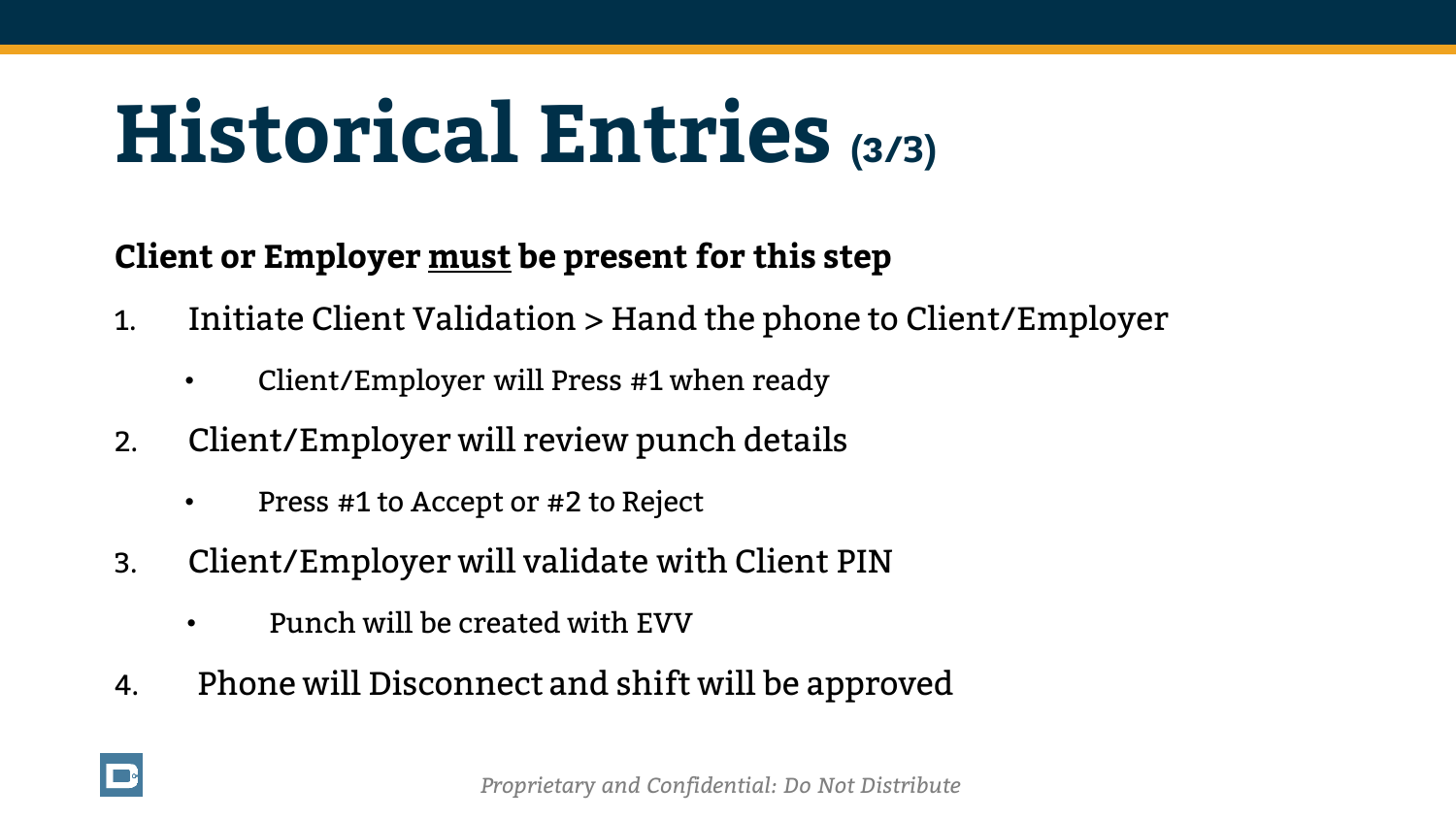## **Troubleshooting**

- **Trouble Signing in?**
	- Call Customer Service to confirm Date of Birth & Last 4 of SSN
	- Log into the DCI Portal and [Add/Change Employee PIN](#page-10-0)
- **Trouble Clocking In?**
	- Only call from Client Phone #, Call Outreach to confirm
	- Contact Customer Service to confirm budget details if needed
- **Trouble with Historical Entries?**
	- Enter Date & Time in correct format (MM/DD/YYYY & HH:MM)
	- Be aware of other employee shifts, Don't overlap with their shifts
- **Trouble with Client Validation?**
	- Client/Employer reach out to Customer Service to reset Client PIN

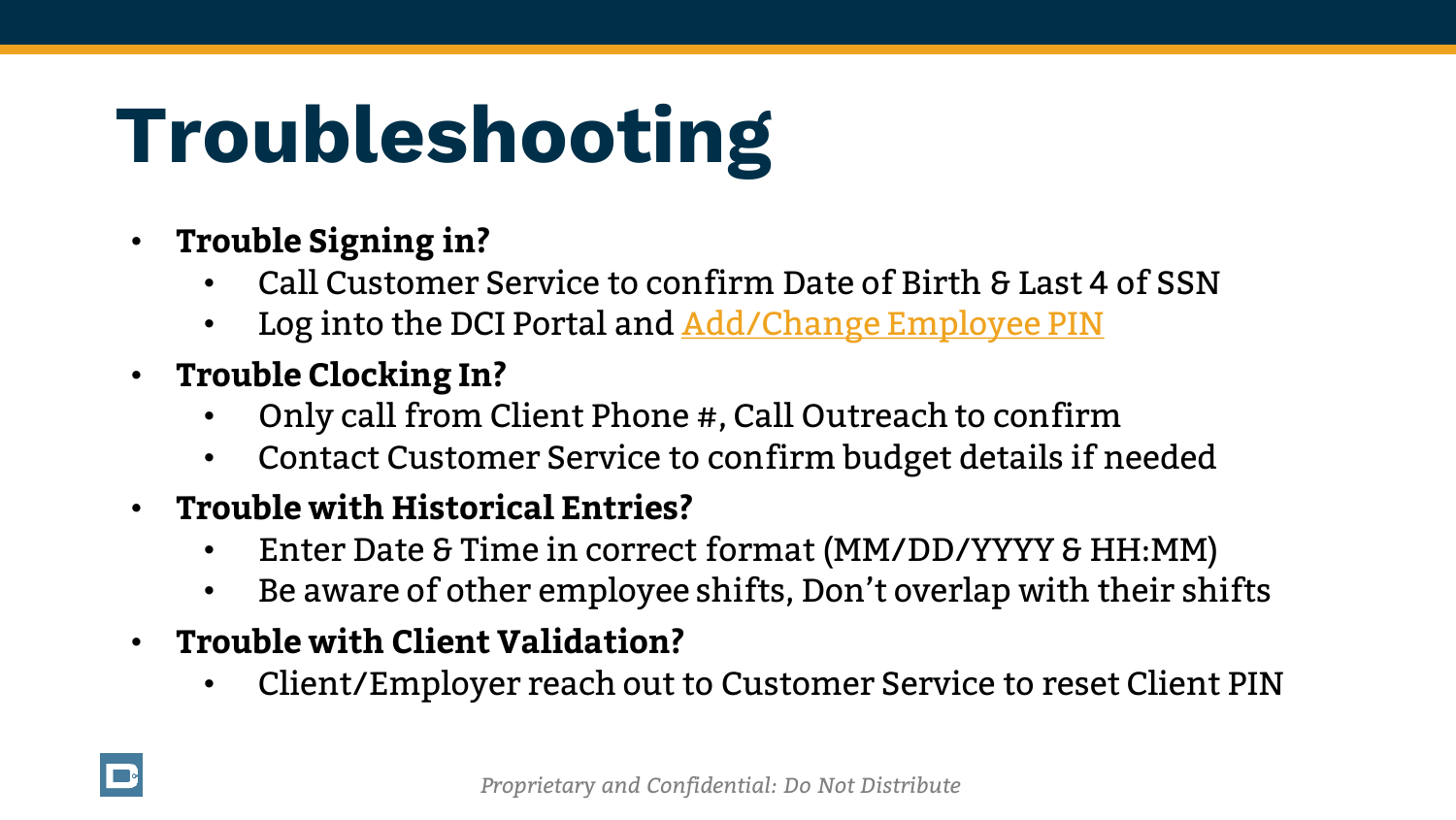## <span id="page-10-0"></span>**Add/Change PIN**

#### **This step must happen in the DCI Web Portal**

- 1. Select Username > Then Settings
	- Located in the top right corner
- 2. Select Change PIN or Add New PIN
	- Add New PIN after Reset
	- Change PIN anytime
- 3. Enter New PIN & Confirm
	- Then Select "Change PIN"

|                                              |                                           |             |        |                                | Help $\odot$ avalanche $\ddot{\bullet}$ |
|----------------------------------------------|-------------------------------------------|-------------|--------|--------------------------------|-----------------------------------------|
| <b>ADEE</b><br><b>Acumen Powered by DCI</b>  |                                           |             |        | avalanche                      |                                         |
|                                              |                                           | <b>HOME</b> |        | <b>Q</b> <sup>8</sup> Settings | 1                                       |
| <b>CHANGE PASSWORD</b>                       |                                           |             |        | CLogout                        |                                         |
| $\overline{\mathbf{2}}$<br><b>CHANGE PIN</b> |                                           |             |        |                                |                                         |
|                                              | <b>CHANGE SECURITY</b><br><b>QUESTION</b> |             |        |                                |                                         |
| <b>Current Pin:</b>                          | 0000                                      |             |        |                                |                                         |
|                                              |                                           |             |        |                                |                                         |
| New Pin:                                     | 1234                                      |             |        |                                |                                         |
| Confirm Pin:                                 | 1234                                      |             |        |                                |                                         |
|                                              |                                           |             | Cancel |                                | Change Pin                              |



**3**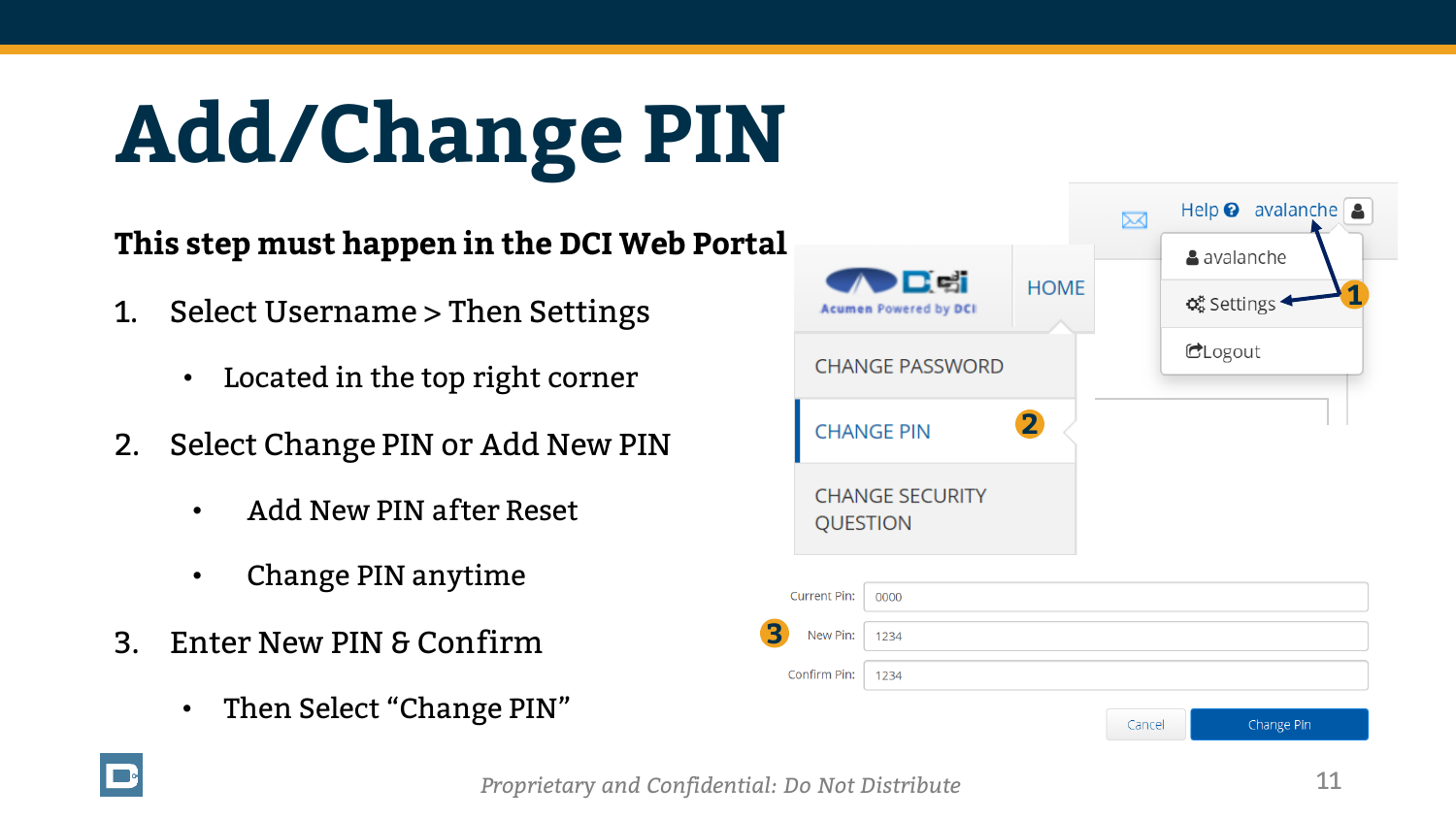# **Where to go for help?**

- **Utilize our DCI Training Materials for more help**
	- This will give you a full list of Training Materials for DCI
- **Contact your Customer Service for more help**



NC Phone: (877) 901-5827 WI Phone: (877) 901-5826

[acumenfiscalagent.zendesk.com](https://acumenfiscalagent.zendesk.com/hc/en-us)